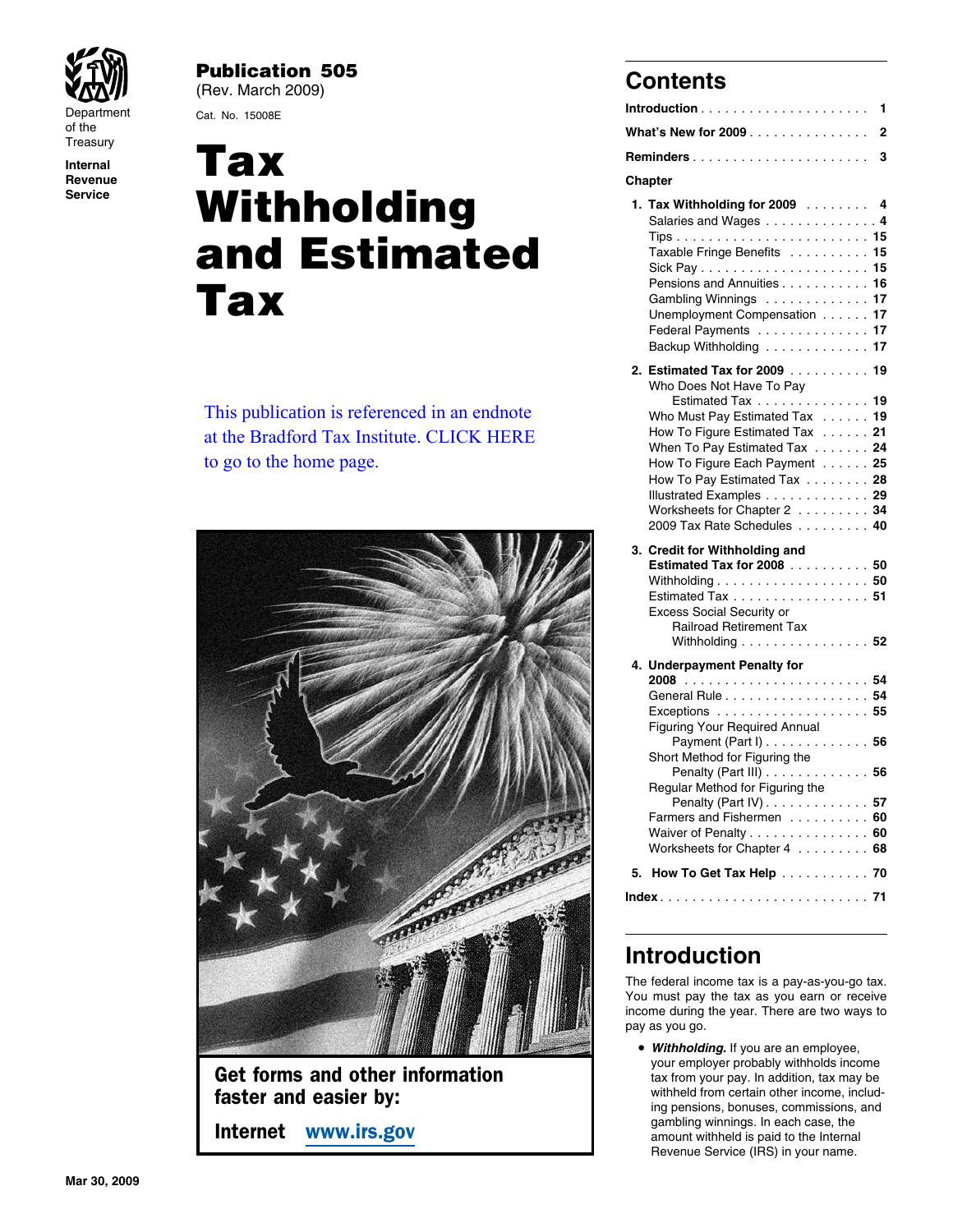• Estimated tax. If you do not pay your tax mated tax. People who are in business for<br>themselves generally will have to pay their<br>tax this way. You may have to pay their<br>tax this way. You may have to pay esti-<br>(see chapter 1) or estimated tax payments (see

It also explains how to take credit on your return<br>for the tax that was withheld and for your esti-<br>wou. wou. Flecting child must be younger than \$176,000.

**Nonresident aliens.** If you are a nonresi-<br>dent alien, see chapter 8 in Publication 519, U.S.<br>Tax Guide for Aliens, for a discussion of Form into the child.<br>1040-ES (NR) and withholding.<br>1040-ES (NR) and withholding.<br>1040

What's new for 2008 and 2009. See What's poses of the child tax credit only if you can \$27,750 (\$55,500 if married filing jointly,<br>New for 2009 that begins below, and What's and do claim an exemption for him or her. \$41,6

**Comments and suggestions.** We welcome<br>your comments about this publication and your<br>your comments about this publication and your<br>your edecree or separation agreement executed 2009. For more information, see Publication your comments about this publication and your<br>
after 2008. The noncustodial parent will have to 575, Pension and Annuity Income, or Publica-<br>
after 2008. The noncustodial parent will have to 575, Pension and Annuity Income

SE:W:CAR:MP:T:I **Differential wage payments subject to with-** <sup>following amounts.<br>1111 Constitution Ave. NW, IR-6526 **holding** Beginning in 2009 differential wage **Certain state of**</sup>

ome tax must be withheld. For more details,<br>We respond to many letters by telephone.<br>Therefore, it would be helpful if you would in-<br>Therefore, it would be helpful if you would in-<br>Sales or excise taxes you pay on the clude your daytime phone number, including the **Certain unemployment compensation ex-** purchase of certain new cars, trucks,<br>area code, in your correspondence. **cluded from income.** You can exclude from motorcycles, or mot

You can email us at *\*taxforms@irs.gov*. (The income the first \$2,400 of unemployment com-<br>asterisk must be included in the address.) pensation you receive. **Standard mileage rates.** The standard mile-<br>Please put "Publicat

 $\frac{www.irs.gov/formspubs}{14}$  cents a mile for the use of your car for ment of \$250. This is not included in your a deductible move,<br>
a deductible move,<br>
a deductible move,<br>
a deductible move,<br>
a deductible move,<br>
a deductible move,<br>

- Your qualifying child must be younger than
- 
- 
- Your child is a qualifying child for pur-

todial parent claiming an exemption for a child tribution is required from your IRA or emafter 2008. The noncustodial parent will have to 575, Persion and Annual Library Income, or Publica-You can write to us at the following address: attach Form 8332 or a similar statement signed

1111 Constitution Ave. NW, IR-6526 **holding.** Beginning in 2009, differential wage • Certain state or local real estate taxes you<br>Washington, DC 20224 **holding** payments made to active members of the unipayments made to active members of the uni- pay. formed services are treated as wages and in-

area code, in your correspondence.<br>**cluded from income.** You can exclude from motorcycles, or motor motor motor the first \$2,400 of unemployment com-

ject line. Although we cannot respond individu-<br>ally to each email, we do appreciate your **ity railroad retirement benefits, and veter-** driven, ally to each email, we do appreciate your ity, railroad retirement benefits, and veter-<br>feedback and will consider your comments as ans disability compensation or pension ans disability compensation or pension • 24 cents a mile for the use of your car for we revise our tax products.<br> **benefits.** If you receive any of the above ben-<br> **Crdoring forms** and publications Visit effts, you will receive an economic recovery pay-Ordering forms and publications. Visit effits, you will receive an economic recovery pay-<br>Any ire gov/formenube to download forms and ment of \$250. This is not included in your • 24 cents a mile for the use of your car for

address below and receive a response within 10 **Qualified small business stock.** The exclu-<br>days after your request is received. <br>sion of gain from the sale of qualifying small business stock is increased to 75% for stock **Personal casualty and theft loss.** A personal

Bloomington, IL 61705-6613 **Limit on exclusion of gain on sale of main** limit that generally applies to the net loss. **home.** Generally, gain from the sale of your<br>**Tax questions.** If you have a tax question, main home is no longer excludable from income **amount increases.** The AMT exemption<br>check the information available on www.irs.gov check the information available on *www.irs.gov* if the gain is allocable to periods after 2008 when amount is increased to \$46,700 (\$70,950 if mar-<br>or call 1-800-829-1040. We cannot answer tax neither you nor your spouse or call 1-800-829-1040. We cannot answer tax neither you nor your spouse (or your former ried filing jointly or a qualifying widow(er);<br>questions sent to either of the above addresses. spouse) used the property as a main h spouse) used the property as a main home. \$35,475 if married filing separately).

**Retirement savings plans.** The following through withholding, or do not pay enough **What's New for 2009** paragraphs highlight changes that affect individ-<br>tax that way, you might have to pay estiual retirement arrangements (IRAs) and pen-<br>sion plans. For more information, see

mated tax if you receive income such as<br>dividends, interest, capital gains, rents,<br>and royalties. Estimated tax is used to pay<br>and royalties. Estimated tax is used to pay<br>and royalties. Estimated tax is used to pay<br>and roy

mated tax payments. you. *Elective salary deferrals.* The maximum • A child cannot be your qualifying child if he amount you can defer under all plans generally If you did not pay enough tax during the year,<br>
either through withholding or by making esti-<br>
either through withholding or by making esti-<br>
was filed only as a claim for refund.<br>
Was filed only as a claim for refund.<br>
W mated tax payments, you may have to pay a was filed only as a claim for refund. if you qualify for the 15-year rule). The catch-up<br>penalty. Generally, the IRS can figure this pen-<br>of the parents of a child can claim the ch • If the parents of a child can claim the child contribution limit for individuals age 50 or older alty for you. This underpayment penalty, and the as a qualifying child but no parent so at the end of the year is increased to \$5,500 exceptions to it, are discussed in chapter 4. claims the child, no one else can claim the (except for section 401(k)(11) plans and<br>child as a qualifying child unless that per-<br>claims for which this limit remains un-

France shine.<br>Your child is a qualifying child for pur-<br>poses of the child tax credit only if you can<br>spring (\$55,500) if married filing jointly.

New for 2008 *Temporary waiver of certain required* in chapters 3 and 4. **Divorced or separated parents.** A noncus- *minimum distribution rules.* No minimum dis-

by the custodial parent whose only purpose is to<br>Increased standard deduction. You may be<br>Individual Forms and Publications Branch release a claim for exemption. able to increase your standard deduction by the

- 
- A net disaster loss attributable to a feder-
- 

- 
- 
- 
- 

Internal Revenue Service **acquired after February 17, 2009, and before** casualty or theft loss must exceed \$500 to be<br>1201 N. Mitsubishi Motorway **being a strugglery** 1, 2011. This is in addition to the 10%-of-AGI allowed. This is in addition to the 10%-of-AGI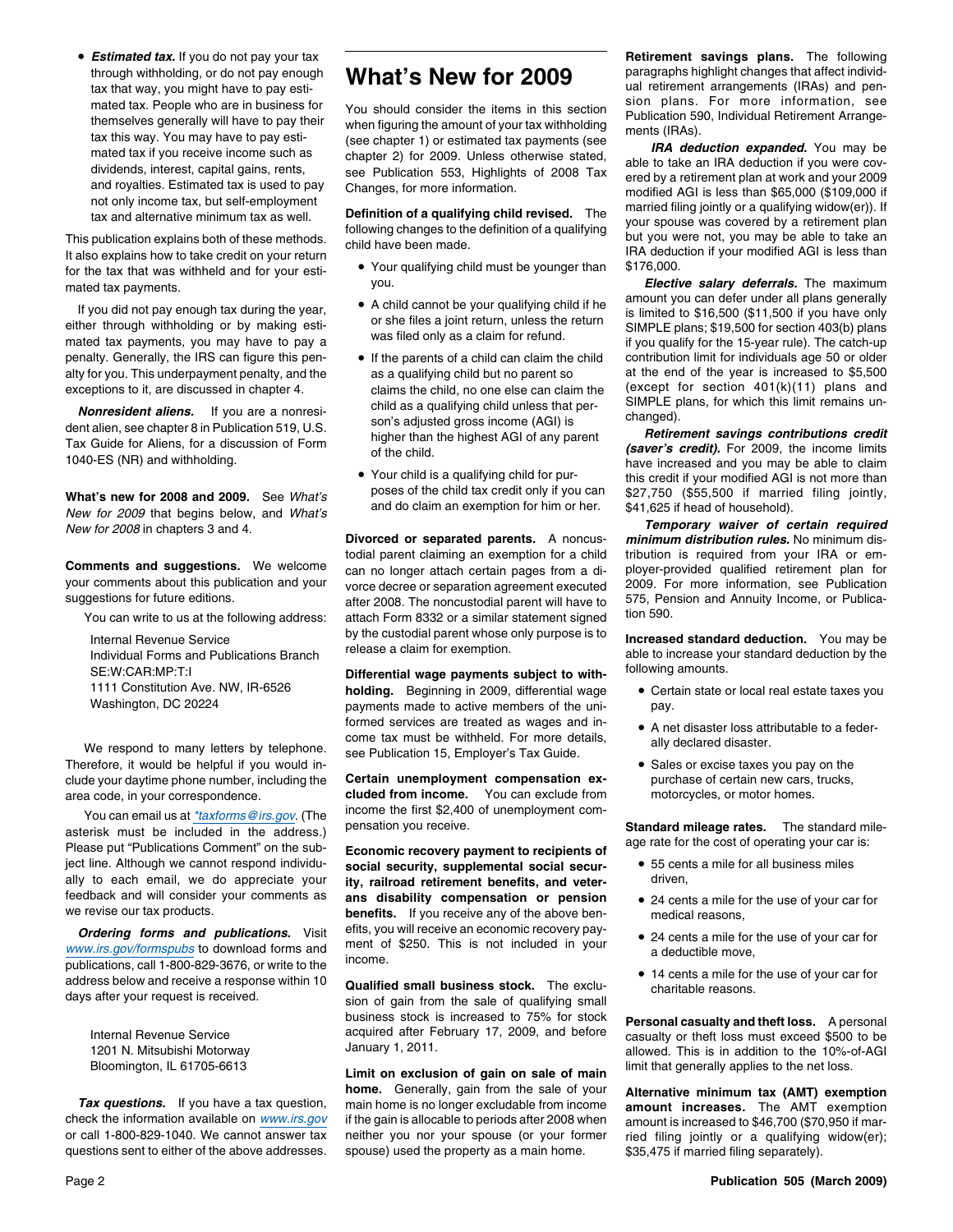ally, Form 8615 will be required to figure the tax have and still get the credit has increased to unused credit is refundable.<br>for children with investment income of more than \$3.100.

refundable credit of up to \$400 (\$800 if married **Additional child tax credit.** The earned in-<br>**filing jointly)** if you work. You can claim the credit come threshold generally needed to qualify for and before December 1, 2 filing jointly) if you work. You can claim the credit<br>
if you are an employee or self-employed. The<br>
credit is 6.2% of your earned income, which<br>
includes nontaxable combat pay, up to the \$400<br>
includes nontaxable combat p

credit is available for the first 4 years of credit of \$250 (\$500 if both you and your spouse **Decreased estimated tax payment for certain**<br>post-secondary education, and 40% of the credit are government retirees and you fi post-secondary education, and 40% of the credit are government retirees and you file jointly). The **small businesses.** For certain small busi-<br>is refundable. The increased benefits will be credit is refundable. See Workshe is refundable. The increased benefits will be credit is refundable. See Worksheet 2-9 in chap- nesses, your required estimated tax payment for<br>phased out if your modified AGL is above ter 2.

**Qualified education expenses under a quali-** credit, which expired after 2007, has been rein- ing: **fied tuition program (QTP).** During 2009 and stated. The amount of the credit has increased • Your business had an average of fewer 2010, qualified education expenses will include from 10% to 30%, limited to a \$1,500 tota 2010, qualified education expenses will include from 10% to 30%, limited to a \$1,500 total<br>the purchase of computer technology, equip-<br>amount for 2009 and 2010 installations. It also ment, or Internet access and related services if it has been expanded to include certain asphalt • More than 50% of your gross income from<br>is to be used by the beneficiary and the benefi-<br>roofs and stoves that burn biomass ciary's family during any of the years the benefi- ness. The state of the state of the years the beneficiary is enrolled at an eligible educational **Residential energy efficient property credit.**<br>institution. (This does not include expenses for The 30% credit for qualified solar hot water propinstitution. (This does not include expenses for The 30% credit for qualified solar hot water prop-<br>computer software designed for sports, games, erty, geothermal heat pumps, and wind energy (\$250,000 if married filing sep educational in nature.) However, there is a \$500 credit limit on qualified

fuel cell property expenditures. **Earned income credit (EIC).** You may be

- 
- earned less than \$40,295 (\$45,295 if mar-
- One child lived with you and you earned
- 

earned income credit for taxpayers with three or as part of the alternative motor vehicle credit. more qualifying children.

earned income for purposes of claiming the EIC. available to taxpayers from Build America bonds

**Tax on child's investment income.** Gener- The maximum investment income you can must be included in income as interest. Any

social security, supplemental social security, also is available to eligible TAA recipients who<br> **Hope education credit expanded.** For 2009 railroad retirement, and veterans disability com-<br>
and 2010, the maximum credit is

Nonbusiness energy property credit. This plies to individuals who satisfy all of the followroofs and stoves that burn biomass fuel.

able to take the EIC if: **Increased alternative fuel vehicle refueling Reminders** • Three or more children lived with you and **property credit.** The credit for alternative fuel The value of more children increases to 50%. For **Social security (FICA) tax.** Generally, each you earned less than \$43,279 (\$48,279 if vehicle fueling property increases to 50%. For **Social security (FICA) tax.** Generally

ried filing jointly), **Credit for qualified plug-in electric vehicles. Photographs of missing children.** The Inter- One child lived with you and you earned The electric vehicle credit is now limited to nal Revenue Service is a proud partner with the less than \$35,463 (\$40,463 if married filing plug-in electric vehicles. The maximum cred jointly), or a  $(17, 2009)$  a qualified vehicle acquired after February 17, and missing children selected is \$2.500.

You can elect to include combat pay as **Build America tax credit bonds.** The credit

for children with investment income of more than \$3,100.<br>For more information, see Publication 596, First-time homebuyer credit. You may be<br>Making work pay credit. You can claim a claima and acarned Income Credit (EIC). Ma

phased out if your modified AGI is above ter 2.<br>\$80,000 (\$160,000 if married filing jointly).

- 
- 
- 

married filing jointly), property placed in service during 2009 and 2010 employer for whom you work during the tax year<br>• Two children lived with you and you at your main home, the credit limit increases to must withhold s

National Center for Missing and Exploited Chil-<br>dren. Photographs of missing children selected 2009, is \$2,500. by the Center may appear in this publication on<br>No children lived with you and you earned<br>pages that otherwise would be blank. You can • No children lived with you and you earned<br>less than \$13,440 (\$18,440 if married filing<br>jointly).<br>New for 2009 is an increase in the amount of maximum credit is \$4,000, and will be claimed<br>network the children home by loo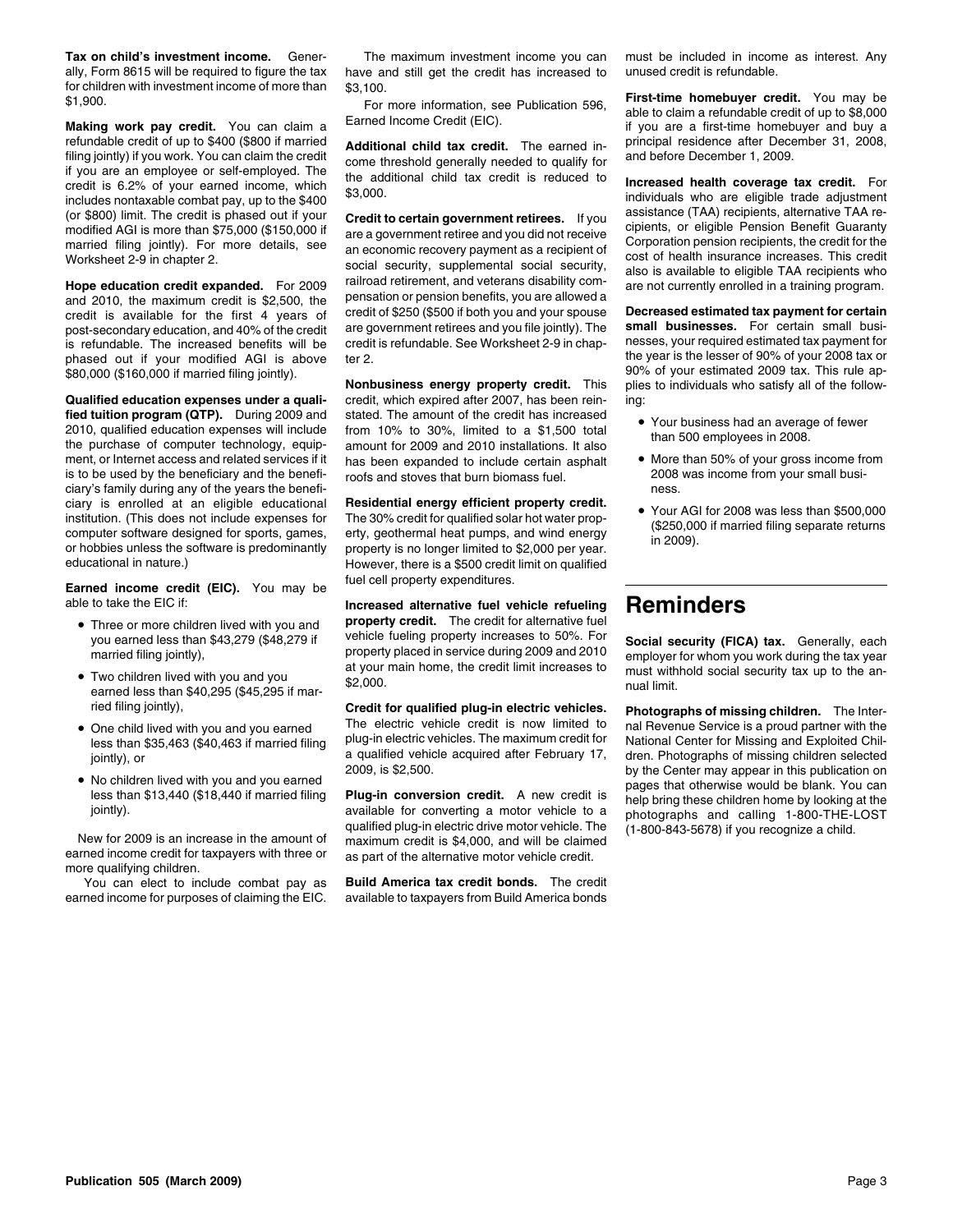- 
- Tips,
- 
- Sick pay,
- Pensions and annuities,
- Gambling winnings,
- Unemployment compensation, and
- 

### **Form (and Instructions)** •

- 
- 
- 
- □ W-4V Voluntary Withholding Request

Income tax is withheld from the pay of most<br>employees. Your pay includes your requiar pay. • How many withholding allowances you exand to mercial term interests to the term in the pay of most with examployees. Your pay includes your regular pay,<br>
bonuses, commissions, and vacation al-<br>
lowances the U.S. Bankruptcy Code and you may<br>
of the U.S. Bankr of the expense allowances paid under a nonac-<br>
countable plan. See Supplemental Wages on withheld.<br>
page 13 for definitions of accountable and<br>
page 13 for definitions of accountable and

have to pay income tax for the year, you may be number of withholding allowances on Form W-4. son. exempt from withholding. This is explained You cannot specify only a dollar amount of with-<br>under Exemption From Withholding on page 13. holding.<br>allowances, you can request that your employer

**Military retirees.** Military retirement pay is **New Job** treated in the same manner as regular pay for<br>income tax withholding purposes, even though it<br>is treated as a pension or annuity for other tax<br>purposes.<br>purposes.<br>purposes.<br>purposes.<br>purposes.<br>purposes.

Tax Withholding Household workers. If you are a household fill out a new form.<br>
worker, you can ask your employer to withhold you start working after the beginning of the<br>
income tax from your pay. A household worker is<br>
a nity or sorority chapter. The plained on page 12.

**Introduction**<br>and your employer agrees to withhold it. If you This chapter discusses income tax withholding do not have enough income tax withheld, you If you receive pension or annuity income and on:<br>If you receive pension or annuity income and do not have to nay estimated tax as di may have to pay estimated tax, as discussed in

> held from your cash wages for work on a farm unless your employer both: •

- Pensions and annuities,  **Pays you cash wages of less than \$150 Changing Your Withholding** during the year, and **Events during the year may change your marital**  $\blacksquare$ 
	-

The discussion of salaries and wages includes duty, some employers make up the difference<br>an explanation of how to complete Form W-4. between the military pay and civilian pay. Pay-<br>This chapter also covers backup withhold withholding. The wages and withholding will be  $\bullet$  Any event that requires you to change to single status. Useful Items<br>
You may want to see: The way want of The Way want to see:<br>
You can ask your employer to withhold in-<br>
You may want to see:<br>
You can ask your employer to withhold in-<br>
Pany event that decreases the number of

**Publication**<br> **Publication**<br> **Publication** allowances you can claim.<br> **Publication Publication** not subject to withholding. If your employer does<br> **Publication Publication Publication Publication Publication** not agree to withhold tax, or if not enough is Livents that will decrease the number of with-<br>withheld, you may haye to pay estimated tax, as Livelling allowances you can claim include the Withholding? withheld, you may have to pay estimated tax, as holding a<br>discussed in chanter 2 discussed in chapter 2.

- 
- The information you give your employer

Form W-4 includes three types of information he or she will provide more than half or than half of his or her own support during the year. that your employer will use to figure your with-

- 
- 
- 

**Employee also receiving pension income.**<br>If you receive pension or annuity income and with your new employer. However, you can • C put the service way of the service way to the service with your new employer. However, you can • Salaries and wages, • Chapter 2. choose to split your withholding allowances be-Tips, tween your pension and job in any manner. See<br>**Farmworkers.** Generally, income tax is with-<br>**Faxable fringe benefits,** held from your cash wages for work on a farm<br>**Faxable fringe benefits,** held from your cash wages

• Has expenditures for agricultural labor to- status or the exemptions, adjustments, deduc taling less than \$2,500 during the year. tions, or credits you expect to claim on your tax • Certain federal payments. The state of the state of the end of the end of the end of the end of the end of the end of the end of the end of the end of the end of the end of the end of the end of the end of the end of the This chapter explains in detail the rules for with-<br> **Differential wage payments.** When employ-<br>
Men employ-<br>
Men employer a new Form W-4 to change<br>
your withholding status or number of al-<br>
holding tax from each of these

- 
- 

- You have been claiming an allowance for ❏ **W-4** Employee's Withholding Allowance **Determining Amount of Tax** your spouse, but you get divorced or your Certificate **Withheld Using Form W-4** spouse begins claiming his or her own al-<br>International sparate Form W-4.
- W-4P Withholding Certificate for Pension<br>
or Annuity Payments<br>
or Annuity Payments<br>
The amount of income tax your employer with-<br>
or Annuity Payments<br>
or Annuity Payments<br>
or Annuity Payments<br>
or Annuity Payments<br>
or An • The amount you earn. than half the dependent's support for the vear.
- See chapter 5 of this publication for informa-<br>See chapter 5 of this publications and forms on Form W-4.<br>about gualifying child, but you now find that your qualifying child, but you now find that<br>Form W-4 includes three types of information be or she will provide more than half of his
- **Salaries and Wages**<br>
<sup>holding.</sup> Whether to withhold at the single rate or at your expected deductions, but you now<br>
the lower married rate.<br>
the lower married rate.
	-

page 13 for definitions of accountable and<br>nonaccountable plans.<br>If your income is low enough that you will not **Note.** You must specify a filing status and a your withholding allowances for any other reayour withholding allowances for any other rea-

allowances, you can request that your employer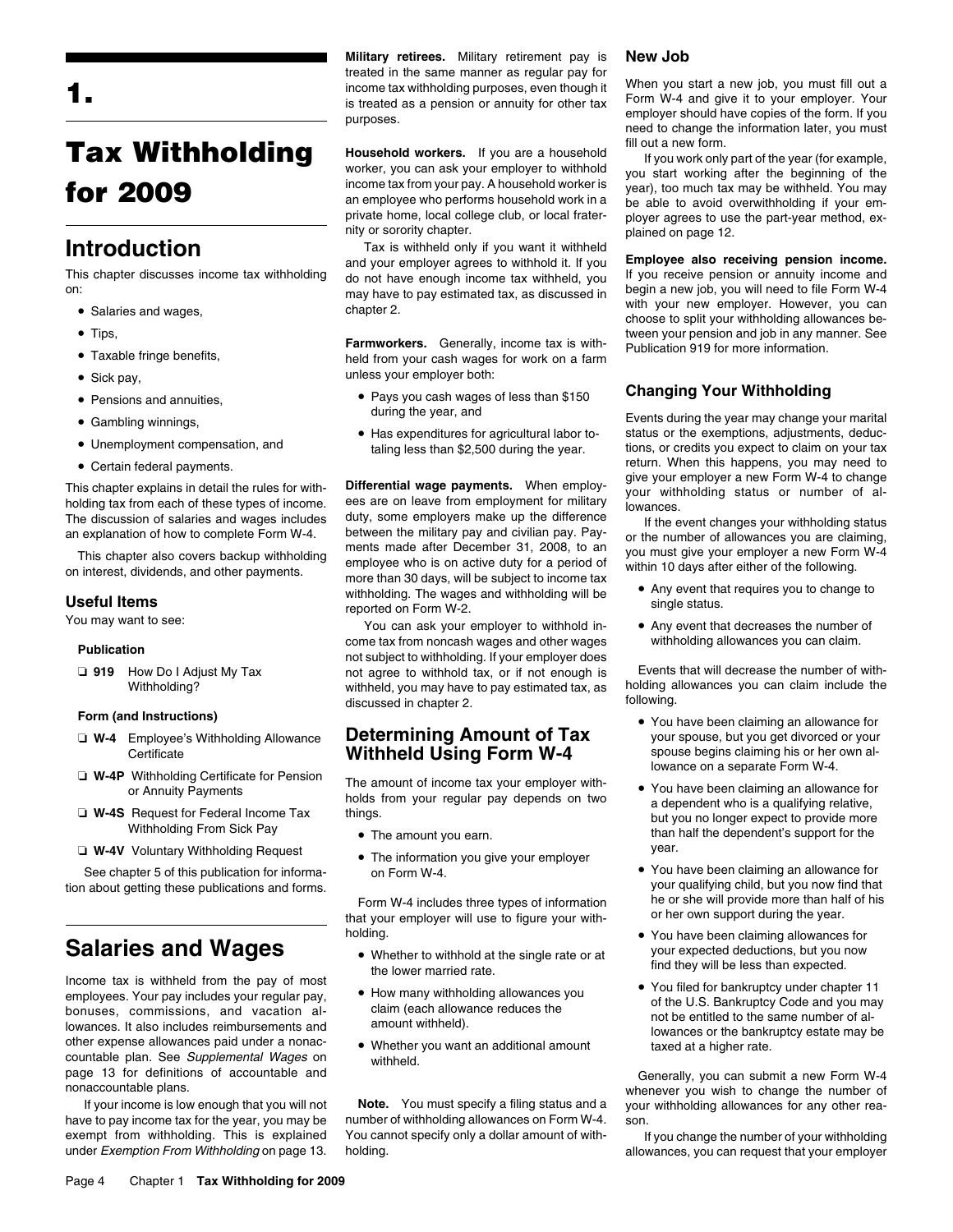withhold using the cumulative wage method, • You are married, either you or your If you are married, it also depends on whether

**Changing your withholding for 2010.** If treated as a resident alien for tax pur-<br>events in 2009 will decrease the number of your poses. For more information, see Non withholding allowances for 2010, you must give dent Spouse Treated as a Resident in sheets to help you figure how many withholding your employer a new Form W-4 by December 1, chapter 1 of Publication 519. vour employer a new Form W-4 by December 1, chapter 1 of Publication 519.<br>
2009. If an event occurs in December 2009,<br>
submit a new Form W-4 within 10 days. The employer.<br>
following are examples of events that will de-<br>
fo

- 
- 

See Publication 919 beginning on page 12. If too winder Filing Status in Publication 501, Ex- more than one job at the same time, complete in the much or too little tax is being withheld, you winder Filing Status in Public should give your employer a new Form w-4 to enformation. The example of the same al-<br>change your withholding. The same al-<br>each job. You cannot claim the same al-

ment to cover federal income tax withholding on Some married people find that they do not have with one employer and none with the other(s), or salaries and wages for past pay periods or a enough tax withheld at the marrie salaries and wages for past pay periods or a enough tax withheld at the married rate. This divide them any other way.<br>payment for estimated tax. can happen, for example, when both spouses

There is a lower withholding rate for people who

Single. You must check the "Single" box if any and the many exemptions you can take on **Single.** You must be based on with-<br>of the following applies. The method you use must be based on with-

- 
- You are married, but neither you nor your year. year. The same w-4.

have not chosen to have that person

- You claimed allows access for 2009 based<br/>\n• You are married and neither you nor your<br/>\n• you see is a nonresident alien. You are
- You are married, either you or your • You have been claiming an allowance for • You are married, either you or your you and your spouse will file separate returns.
- Single status for 2010, unless you can file as a<br>
single status for 2010, unless you can file as a<br>
a qualifying widow or widower because you have<br>
altighting widow or widower because you have<br>
altighting status if you res

ment for estimated tax.<br>
work. To avoid this, you can check the "Married, Married individuals. If both you and your<br>
work. To avoid this, you can check the "Married, Married individuals. If both you and your<br>
but withhold

qualify to check the "Married" box on line 3 of You will have the most tax withheld if you claim **Alternative method of figuring withholding**<br>Form W-4. Everyone else must have tax with- "0" allowances. The number of allowa

- 
- Whether you have income from more than
- 
- 

explained on page 12. spouse is a nonresident alien, and you your spouse also works and claims any al-<br>have not chosen to have that person lowances on his or her own Form W-4.

poses. For more information, see Nonresi-**Form W-4 worksheets.** Form W-4 has work-<br>dent Spouse Treated as a Besident in sheets to help you figure how many withholding

• You claimed allowances for 2009 based<br>on child care expenses, moving expenses,<br>or large medical expenses, but you will not<br>have these expenses in 2010.<br>have these expenses in 2010.<br>have these expenses in 2010.

your spouse, but he or she died in 2009.<br>
your spouse, but he or she died in 2009.<br>
as a resident alien for tax nurroses. For the personal Allowances Worksheet on as a resident alien for tax purposes. For plete the Personal Allowances Worksheet on<br>more information see Nonresident page 1 of the form. Also, use the worksheets on **Note.** Because you can file a joint return for the more information, see Nonresident and all the form. Also, use the worksheets on the sponse's death will not affect the sponse Treated as a Resident in chapter and adjustm

lowances with more than one employer at the **Note.** You cannot give your employer a pay-<br> **Married, but withhold at higher single rate.** Same and the value of the same time. You can claim all your allowances<br> **Note:** with one employer and none with the other(s), or

When reading the following discussion, you may<br>find it individe lobs Worksheet, ex-<br>find it helpful to refer to the filled-in Form W-4 on plained on page 9.<br>pages 10 and 11.<br>allowance that your spouse also claims. allowance that your spouse also claims.

If you and your spouse expect to file sepa- **Withholding Allowances** rate returns, figure your allowances using sepa- **Marital Status (Line 5 of Form W-4)** rate worksheets based on your own individual **(Line 3 of Form W-4)** income, adjustments, deductions, exemptions,<br>
The more allowances you claim on Form W-4, income, adjustments, deductions, exemptions,<br>
The more allowances you claim on Form W-4, and credits.<br>
There i

allowances. You do not have to use the Form held at the higher single rate. can claim depends on the following factors. W-4 worksheets if you use a more accurate • How many exemptions you can take on the method of figuring the number of withholding

• You are single. If you are diverges, or <br>one job. The product form your groups under a court de • You are single. If you are divorced, or separated from your spouse under a court de-<br>
arated from your spouse under a court de-<br>
cree of separate maintenance, you are<br>
considered single.<br>
COMES TRANG AND COMES IN THE 200

spouse is a citizen or resident of the • Whether you will file as head of house-<br>United States.<br>Iowances determined under an alternative hold. **Example 3the States States States** lowances determined under an alternative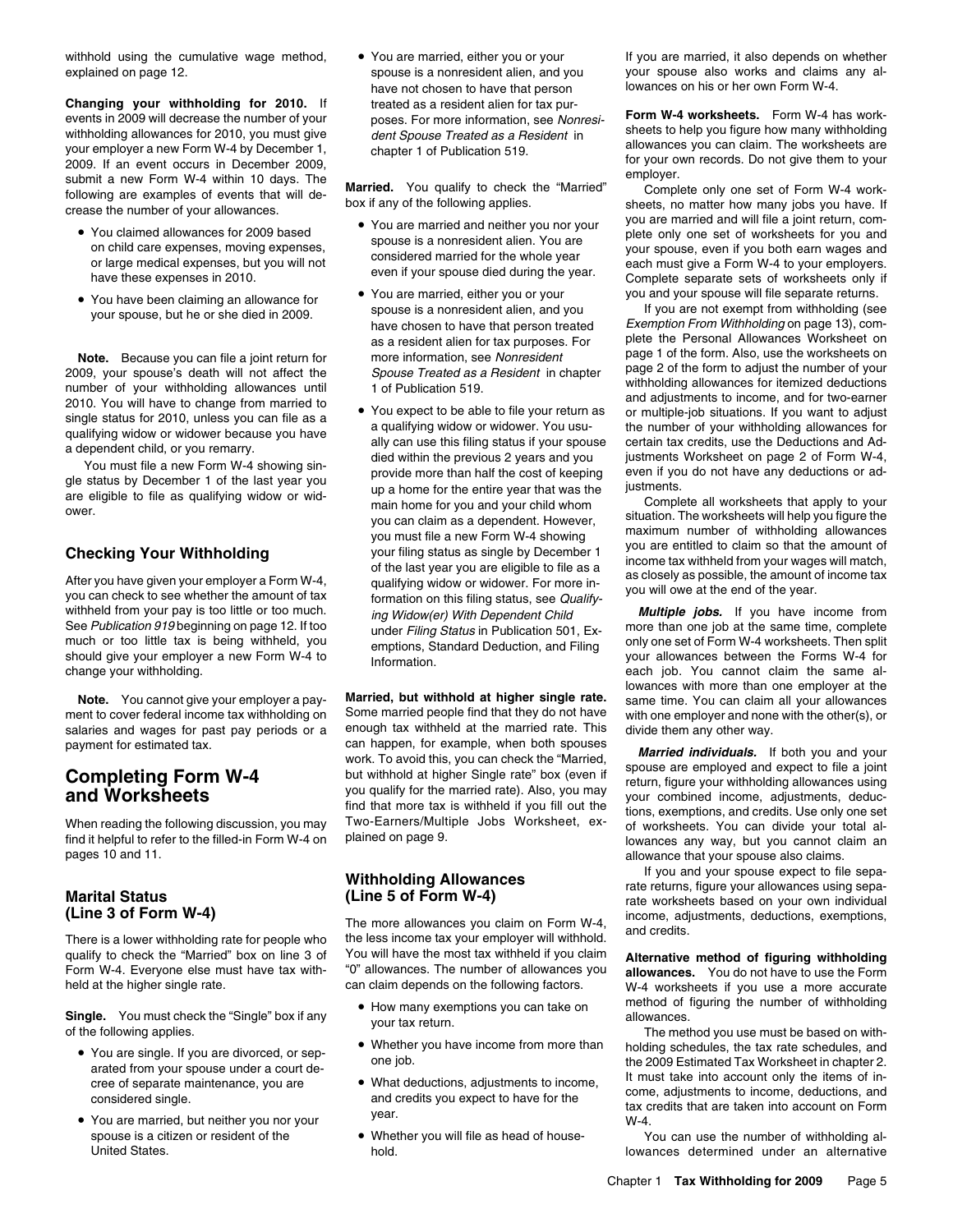method rather than the number determined us- *Spouse.* You can claim an allowance for household if you are unmarried and pay more ing the Form W-4 worksheets. You still must your spouse's exemption on line C unless your than half the cost of keeping up a home that: give your employer a Form W-4 claiming your spouse is claiming his or her own exemption or vous withholding allowances.<br>
withholding allowances. another person can claim an exemption for your person turbors you can claim a

If you are neither a citizen nor a resident of the<br>United States, you usually can claim only one **Dependents.** You can claim one allowance with your qualifying child or any other per-<br>withholding allowance. However, this r withholding allowance. However, this rule does<br>not apply if you are a resident of Canada or dependent on your tax return.<br>Mexico, or if you are a U.S. national. It also does<br>not apply if your spouse is a U.S. citizen or<br>no not apply if your spouse is a U.S. citizen or<br>resident and you have chosen to be treated as a exemptions on your tax return is re-<br>resident of the United States. Special rules ap-<br>resident of the United States. Special rul resident of the United States. Special rules ap-<br>ply to residents of Korea and India. For more more than the AGI shown below for your filing ply to residents of Korea and India. For more more than the AGI shown below for your filing<br>information, see Withholding From Compensa- status.<br>ine F). Enter "1" on line F if you expect to

- 
- 
- Head of household filing status.
- 
- Child tax credit.

**Exemptions (worksheet lines A, C, and D).** at a time.<br>
You can claim one withholding allowance for each exemption you expect to claim on your tax  $\bullet$  You are married, you have only one job at three or more eligible chil exact be the correlation of the correlation of the correlation of the correlation of the correlation of the te<br>each exemption you expect to claim on your tax a time, and your spouse does not work. If your total income will

return. If another person is entitled to claim an If you qualify for this allowance, enter "1" on line An eligible child is any child:<br>exemption for you, you cannot claim an allow-B of the worksheet. exemption for you, you cannot claim an allow-<br>ance for your exemption even if the other person<br>cance for your exemption even if the other person<br>cance for your exemption even if the other person

withholding allowances.<br>
withholding allowances.<br>
Employees who are not citizens or residents.<br>
Employees who are not citizens or residents.<br>
Solution of the separate returns.<br>
If you are neither a citizen nor a resident o

| Married filing jointly or qualifying               |  |
|----------------------------------------------------|--|
| widow(er) \$250,200                                |  |
| Married filing separately \$125,100                |  |
| Head of household $\ldots \ldots \ldots$ \$208.500 |  |

■ Exemptions. The state of the Personal allowances on lines and D of the Personal Allowances Work-<br>■ Chily one job. A, C, and D of the Personal Allowances Work-<br>■ Sheet. This account on line 5 of the • • • • • • • • • • •

**Only one job (worksheet line B).** You can **plant only one job (worksheet line B).** You can probabilize allow the plant of the set of the plant of the plant of the set of the set of the set of the set of the set of the set claim an additional withholding allowance if any

- 
- 
- 

### Worksheet 1-1. **Personal Allowances Worksheet (Form W-4)** • Who will be under age 17 at the end of **Reduction of Personal Allowances if AGI Above** 2009, **Phaseout Threshold** •

|                                                                                                                                                                                        |      | <b>OWIT SUPPORTION LOOP.</b>                                                                                                                                                                                                   |  |
|----------------------------------------------------------------------------------------------------------------------------------------------------------------------------------------|------|--------------------------------------------------------------------------------------------------------------------------------------------------------------------------------------------------------------------------------|--|
| 1. Enter the total number of allowances on lines A, C, and D of the<br>Personal Allowances Worksheet without regard to the phaseout rule                                               |      | • Who will live with you for more than half of<br>2009.                                                                                                                                                                        |  |
| 2. Enter your expected AGI $\ldots$ , 2.                                                                                                                                               |      | • Who is a U.S. citizen, U.S. national, or a<br>resident of the United States,                                                                                                                                                 |  |
| 3. Enter:<br>\$166,800 if single<br>\$250,200 if married filing jointly or qualifying                                                                                                  |      | • For whom you will claim a personal ex-<br>emption,                                                                                                                                                                           |  |
| widow(er)<br>\$125,100 if married filing separately<br>\$208,500 if head of household $\ldots \ldots \ldots \ldots$ 3.                                                                 |      | • Who will not file a joint return, unless the<br>return is filed only as a claim for refund,<br>and                                                                                                                           |  |
| 4. Subtract line 3 from line 2                                                                                                                                                         |      | • Who is younger than you.                                                                                                                                                                                                     |  |
| 5. Divide line 4 by \$125,000 (\$62,500 if married filing separately). Enter<br>the result as a decimal $\ldots \ldots \ldots \ldots \ldots \ldots \ldots \ldots \ldots \ldots \ldots$ | 5. . | Also, if the parents of a child can claim the child<br>as an eligible child, no one else can claim the<br>child as an eligible child unless that person's<br>AGI is higher than the highest AGI of any parent<br>of the child. |  |
| 6. Multiply line 1 by line 5. If the result is not a whole number, increase it                                                                                                         | 6.   |                                                                                                                                                                                                                                |  |
|                                                                                                                                                                                        |      | For more information about the child tax                                                                                                                                                                                       |  |
| 8. Subtract line 7 from line 1. The total of the numbers you enter on lines<br>A, C, and D of the Personal Allowances Worksheet cannot be more                                         |      | credit, see the instructions in your Form 1040 or<br>Form 1040A tax package.<br>Instead of using line G, you can choose to                                                                                                     |  |
|                                                                                                                                                                                        |      | toke the aredit into account on line $E$ of the                                                                                                                                                                                |  |

- 
- 

line F). Enter "1" on line F if you expect to claim a credit for at least \$1,800 of qualifying child or dependent care expenses on your 2009 **Personal Allowances Worksheet** widow(er) .................. \$250,200 return. Generally, qualifying expenses are those Use the Personal Allowances Worksheet on<br>
page 1 of Form W-4 to figure your withholding<br>
allowances based on all of the following that<br>
and form Wisselm and the pollowing that<br>
and the following that<br>
amount, use Worksheet

> take the credit into account on line 5 of the Deductions and Adjustments Worksheet, as ex-<br>plained under Tax credits on page 8.

 Child tax credit. of the following apply for 2009. **Child tax credit (worksheet line G).** If your total income will be less than \$61,000 (\$90,000 if •

**Self.** You can claim an allowance for your<br>exemption on line A unless another person can<br>claim an exemption for you on his or her tax<br>claim an exemption for you on his or her tax<br>claim an exemption for you on his or her

- ance for your exemption even if the other person<br>will not claim your exemption or the exemption<br>will be reduced. **EXECUTE:** Generally, you can file as head of<br>will be reduced. **EXECUTE:** Generally, you can file as head of
	-
	- Who will not provide over half of his or her own support for 2009,
	- Who will live with you for more than half of
	-
	-
	- Who will not file a joint return, unless the return is filed only as a claim for refund,
	- $\bullet$  Who is younger than you.

Instead of using line G, you can choose to take the credit into account on line 5 of the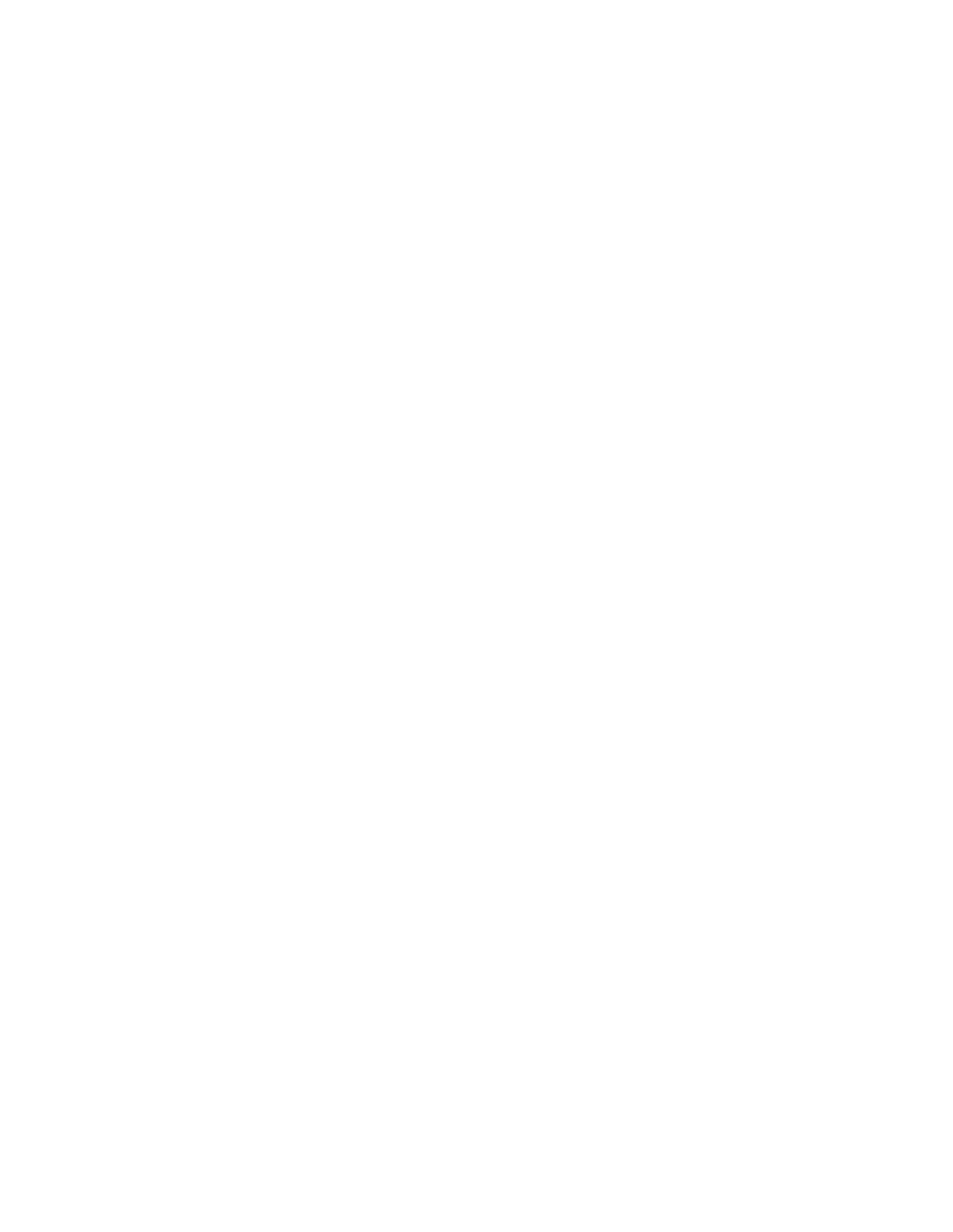

C N

 $\mathbf T$ Internal

Revenue Service

# Tax Withholding and Estimated Tax

This publication is referenced in an endnote at the Bradford Tax Institute. CLICK HERE to go to the home page.

| Get forms and other information<br>faster and easier by: |  |  |
|----------------------------------------------------------|--|--|
| Internet www.irs.gov                                     |  |  |

## **Contents**

| Introduction                        | 1        |
|-------------------------------------|----------|
| What's New for 2009                 | 2        |
| Reminders                           | 3        |
| Chapter                             |          |
| 1. Tax Withholding for 2009         | 4<br>4   |
| т                                   | 15       |
| т<br>P                              | 15<br>15 |
| PA                                  | 16<br>17 |
| UC                                  | 17       |
| P                                   | 17<br>17 |
| 2. Estimated Tax for 2009           | 19       |
| N TP                                |          |
| т<br>PТ                             | 19<br>19 |
| т<br>T.<br>TP T                     | 21<br>24 |
| TР                                  | 25       |
| TP T                                | 28<br>29 |
| с<br>т                              | 34<br>40 |
| 3. Credit for Withholding and       |          |
| Estimated Tax for 2008              | 50       |
| т                                   | 50<br>51 |
| т                                   |          |
|                                     | 52       |
| 4. Underpayment Penalty for<br>2008 | 54       |
|                                     | 54       |
| A                                   | 55       |
| PPI                                 | 56       |
| PPIII                               | 56       |
| PPI                                 | 57       |
| P                                   | 60<br>60 |
| с                                   | 68       |
| How To Get Tax Help<br>5.           | 70       |
| Index                               | 71       |
|                                     |          |

## Introduction

T.

- $\mathbf{r}$  $\mathbf{I}$  $\mathbf{I}$ 
	- п I.
	-